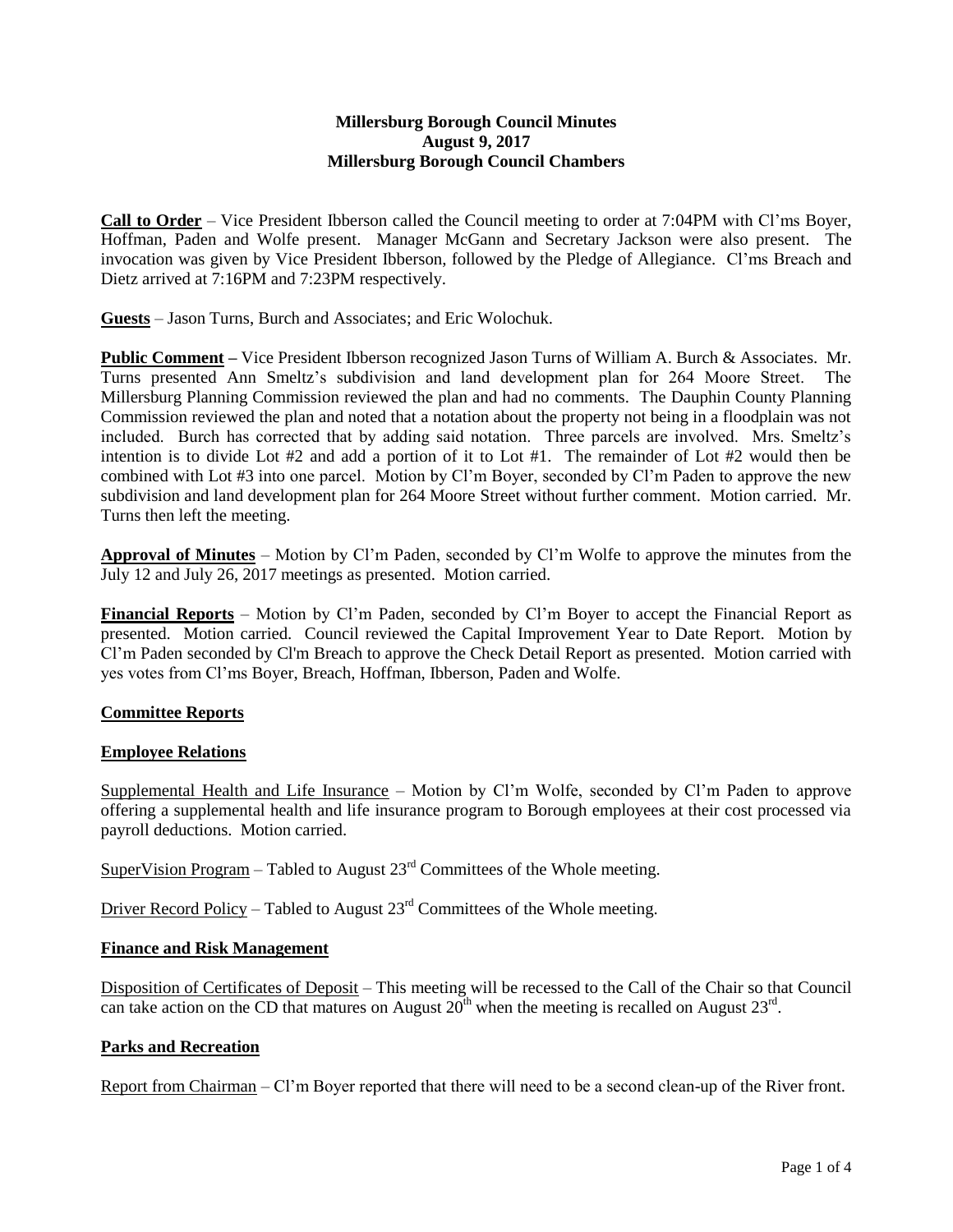Event Recycling Effort – Cl'm Wolfe questioned why we had no recycling containers for participants' and spectators' use during last weekend's bike race. Council directed Manager McGann to contact the County for appropriate recycling containers for placement at the river and in the downtown area accordingly.

# **Property**

Sunbury Motors Invoice – Manager McGann reported that we received an invoice for an air conditioning repair on the 2011 truck for \$1,116.63. Cl'm Hoffman reviewed the invoice and had no issues. Motion by Cl'm Hoffman, seconded by Cl'm Ibberson to pay the invoice to Sunbury Motors at \$1,116.63. Motion carried with yes votes from Cl'ms Boyer, Breach, Dietz, Hoffman, Ibberson, Paden and Wolfe.

Secretary's Office Carpeting – Cl'm Hoffman reported that the carpeting is worn out. The Public Works Crew is to lift a corner to see what is underneath and possibly remove the old carpeting.

Disposition of Borough Property –  $Cl<sup>2</sup>$ m Hoffman reported that the Quill freebies of a sitting mat, a candle and cookware will be donated to the Upper Dauphin Human Services and that he directed Secretary Jackson to take the old two-line answering machine, postage scale, tape recorder and old erased cassettes to Electronics Recycling.

Office Copier – Cl'm Hoffman reported that Council should be considering replacing the copier and directed Manager McGann to get quotes.

Courtesy Short-Term Parking Sign at 101 West Street – Cl'm Hoffman directed Manager McGann to reinstall the new sign that was knocked down when the CAT bus hit the lamppost.

President Dietz called an executive session at 7:40PM for an employee relations issue. Mr. Wolochuk left Council chambers. The meeting was called back into regular session at 7:59PM with Mr. Wolochuk returning to Council chambers.

**Public Safety** – Cl'm Ibberson had no report.

### **Streets**

Debris on Norfolk Southern Rail Road Property- 400 Block of Market Street – President Dietz directed Manager McGann to send the appropriate violation letter to NSRR.

Pine/West Street Parking – Council reviewed Mrs. Moyer's email and again discussed this issue. Council directed Manager McGann to find out the truck owner's name to ask him to park elsewhere and to explain Council's next step. A line would be painted on West Street to indicate the parking area and the truck owner is to park within that line to allow for other vehicles to be able to drive past. If this method is unsuccessful, Council will proceed with passing the "No Parking" ordinance. Further McGann is to contact the Fire Company and Ambulance Association to find out if either of them has any problem areas within the Borough. Lastly, McGann is to replace all missing "No Parking" signs according to the Borough Ordinance specified areas.

### **Economic Development**

HHVB Partnership Renewal – Motion by Cl'm Wolfe, seconded by Cl'm Breach to renew the Borough's membership for 2018. Motion carried with yes votes from Cl'ms Boyer, Breach, Dietz, Hoffman, Ibberson, Paden and Wolfe. Council directed Manager McGann to update the content and add a link to the Tourism brochure. The Borough's website is to have a link back to HHVB's Millersburg site.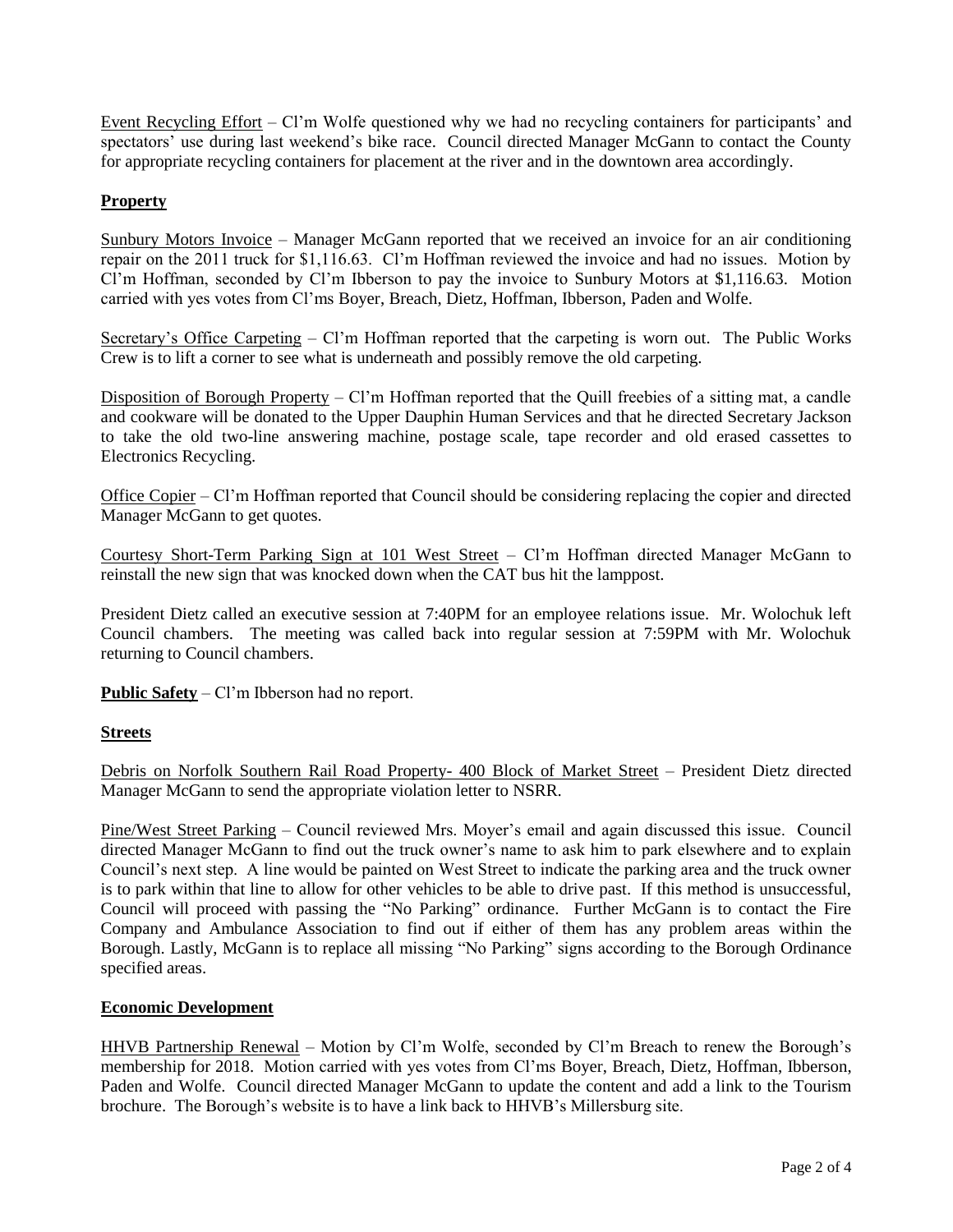Tour de Millersburg – Cl'm Dietz reported that there were 252 racers, the second highest amount on record. The traffic control for the race is to be notified that in the future, the northbound lane of State Route 147 is to remain closed during the entire awards presentation.

**Manager's Report –** Written report provided to all Cl'ms. McGann highlighted the Safe Routes to School program and stated that anyone on Council is welcomed to attend the informational meeting once it is scheduled.

## **Unfinished Business**

CCIS Contracts – Cl'm Boyer reported that there are three agreements with Commonwealth Code Inspection Service, one each for Zoning, UCC and Property Maintenance code administration. They each have a one year term, a 90-day back out and an option to renew.

President Dietz called an executive session at 8:56PM to discuss an employee/legal matter. Officer Trego arrived and Mr. Wolochuk and Secretary Jackson left Council chambers. The meeting was called back into regular session at 9:01PM with both Mr. Wolochuk and Ms. Jackson returning to Council chambers.

President Dietz directed Manager McGann to forward the three proposed CCIS contracts and the three related Borough resolutions (Resolution Nos. 17-14, 17-17 and 17-18) to Solicitor Kerwin for review.

Property Maintenance Code – Cl'm Boyer would like to change the ordinance to allow for "ticketable offenses" and to delete the 30 day appeal reference and noted that Mr. Fegley with CCIS would be able to assist with those changes.

MYO Park Renovations Project – Cl'm Boyer reported that YSM's final proposal should be forthcoming.

# **New Business**

Dauphin County Blight Survey – Manager McGann reported that Jerry Duke, Director of Dauphin County Planning Commission, recently presented a proposal to the Millersburg Planning Commission. The proposal is for DCPC to partner with Tri-County Community Action to inventory all sites of blight within the County and to possibly use Millersburg Borough as a test site. DCPD would then take the results to DCED to help DCED be better able to focus their redevelopment funds. The survey would involve two sets of two volunteers who would photograph the façades of all properties and assess the condition. The volunteers would be covered under Tri-County Community Action's insurance and this project would be at no cost to the Borough. Millersburg Planning Commission supported the proposal. Motion by Cl'm Wolfe, seconded by Cl'm Boyer to participate in the Dauphin County Blight Survey if asked to do so. Motion carried.

Jefferson Township Letter of Support – Cl'ms reviewed a draft of the letter which supports Jefferson Township's Gaming Grant application for funds to build a salt storage shed. Motion by Cl'm Wolfe, seconded by Cl'm Paden to approve the letter as presented. Motion carried.

Borough Resolution No. 17-15 – Fair Districts – This resolution would express Council's desire for nonpartisan redistricting in the Commonwealth rather than the current practice of allowing the majority party to control the process. Motion by Cl'm Wolfe, seconded by Cl'm Paden to approve Borough Resolution No. 17-15 as presented. Motion carried. Manager McGann will forward the resolution to the appropriate legislators.

Borough Resolution No. 17-16 – Volunteer/Community Service Policies – Manager McGann drafted policies to address Court-ordered and volunteer community service workers. Solicitor Kerwin and Nathan Troutman have reviewed them and approved. The matter was tabled until the August  $23<sup>rd</sup>$  meeting.